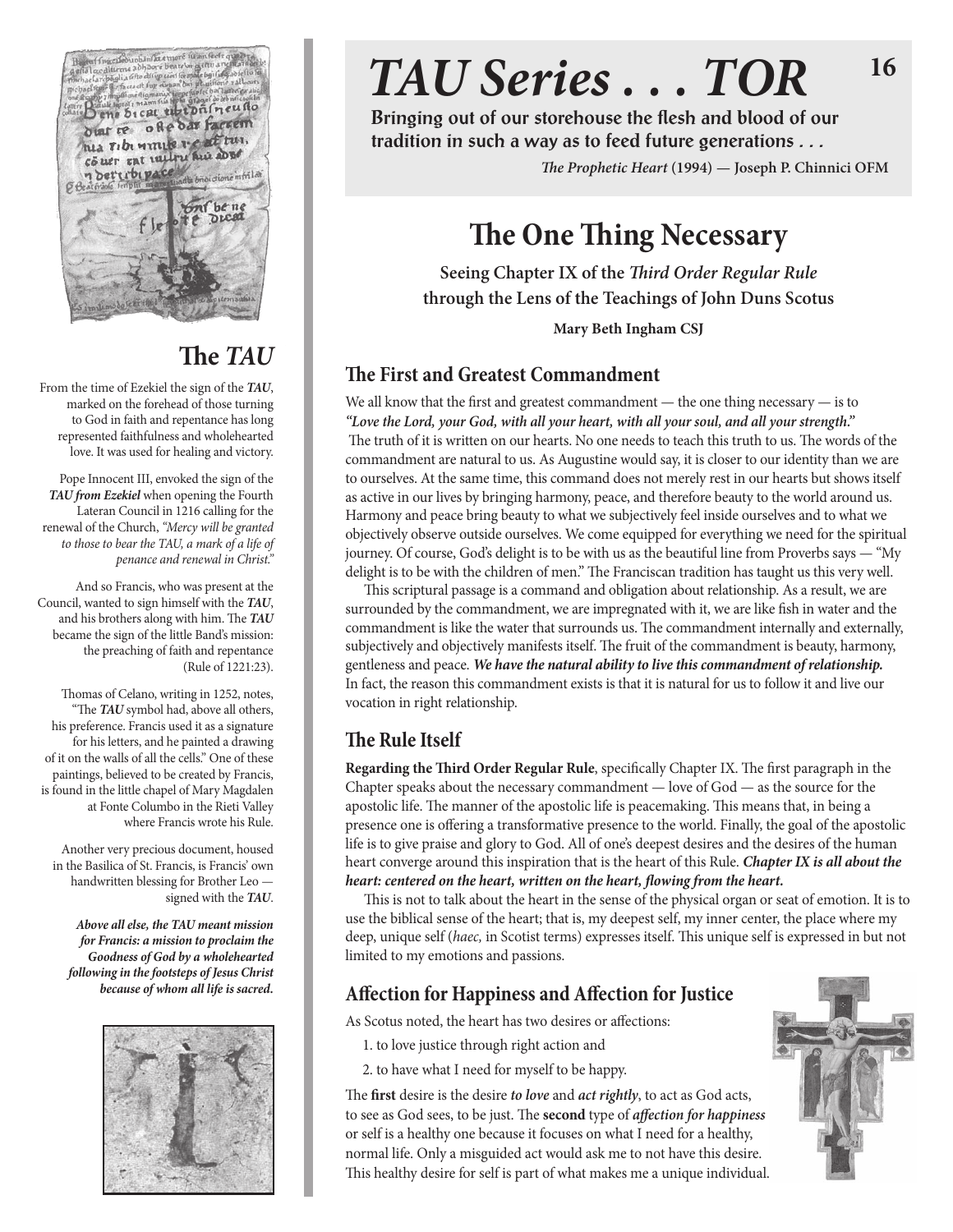#### **Generous Creativity**

These two desires or affections exist in us because they exist in God. God's self love is necessary for all because this is love of the Supreme Being. My rightly ordered self love is necessary only for myself because I am not supreme — not the center of the universe. *My two affections, in right order, allow me to respond with generous creativity to each situation in my life and to transform them.* The *affection for happiness* is a natural disposition, while the *affection for justice* is what allows us to choose freely. These two affections working together and complementing each other are what makes us rational in our choices.

Which are the elements involved in choice? *First, consider how God sees it; how God loves it*. This affords me objectivity because I am looking at things with another's vision. God reveals divine values to us through scripture: concern for the poor, the innocent, the voiceless, etc. We can be transformed into people who see the world from God's point of view by developing harmony between the two affections.

As we see in Scotus, our affection for justice is not lost as a result of Original Sin (some theological traditions claim that it is) and this affection is even shared with the non-baptized. Still, it is important to note that using both affections leads to a state of freedom. Sometimes people choose one affection or the other. For example, battered women may choose to stay in violent relationships in order to sacrifice themselves for the sake of their children. This would be an extreme of other-centered generosity that causes damage to the necessary affection for self happiness.

The fact that our affection for justice is not lost by Original Sin is what opens the

door for the positive view of humanity characteristic of Scotus.

**God did not come into history to fix what was broken but rather to be with what God values humans and all of creation.**

This makes a *huge difference to the reason*  for apostolic ministry: *we are to be present with, not to be fixing.* Choosing to get our two affections into harmony releases our creative energy and demonstrates the perfection of our reasoning ability. This is true freedom.

We have to make choices about how to act. Sometimes it happens that I can stand in the moment before deciding too quickly what to do. I can get my two affections into harmony and then act creatively with the movement of the Spirit. It's as if I hold myself in readiness and then the Spirit rushes in.

#### **Affection for Justice**

Now, let us identify places in the Third Order Regular Rule where the affections for justice and happiness are joined. We can consider the *affection for justice.*  Chapter IX, paragraphs 29-30 refer to healing the wounded and the erring.

These are external actions, moving us toward others. But, being willing to take risks to do these types of ministries, to expose one's self to those possibly hostile to such actions reveals a love of justice for its own sake. One can choose to love the good of justice in spite of possible personal repercussions. This requires the ability to recognize the right moment and choose to take a step forward.

#### **Affection for Happiness**

*And, what of the necessary affection for happiness?* In paragraphs 30-31 I find places where it reveals itself: *gentleness of heart, striving toward humility and giving thanks with the joy that is part of the Franciscan vocation.* These are acts of the affection for happiness because these acts come from the deepest wellsprings of our selves. The work of a lifetime is involved in having the two affections in balance: taking risks in healing the wounded or erring from the stance of joyful humility.

#### **The Balance**

Small acts often reveal that the balance has been realized. An example includes the film "The Lives of Others." Set in 1984, in East Berlin, a member of the secret police had a playwright and his wife under surveillance for suspected but unfounded disloyalty to the State. During this time the policeman is transformed and chooses not to report something. He even chooses to advocate for the two people. The man did an intentional act which opened the door in his life for a different way of being. The affection for justice was revealed by this man who took a risk to promote the good of others. This man did not know where this choice would lead but the results became a part of his life.

The result of the balance of the affection for happiness and the affection for justice is a balance of presence to myself and others, helping us be ready for the next decision. This moment of balance is one full of good possibilities. Scotus uses the example of an artist, such as a musician, who is at the inner *"still point"* of readiness just before he or she begins to play an instrument. The present moment of balance is the moment of the Spirit, from which the creative good will blossom into reality.

Another example includes the experience of attending an Annotation 19 Retreat by Wilkei Au who used the idea of *"the audible."* The audible is the play that the Quarterback can call if he sees something in the field that nobody else sees. Every player has to be alert to the possibility of "the audible." As we move through our daily lives, we also have to be alert to the possibility of "the audible."

**The brothers and sisters are to love God with their whole heart, their whole soul and mind and with all their strength, and to love their neighbor as themselves. Let them glorify God in all they do. Sent into the world, they should give Witness by word and work to God's voice and make known to all that only God is all powerful.** (cf. Mk 12:30, Mt 22:30)

**As they announce peace with their lips, let them be careful to have it even more within their own hearts. No one should be roused to wrath or insult on their account; rather, all should be moved to peace, goodwill and mercy because of their gentleness. The sisters and brothers are called to heal the wounded, to bind up those who are bruised, and to reclaim the erring . . .** (29-30)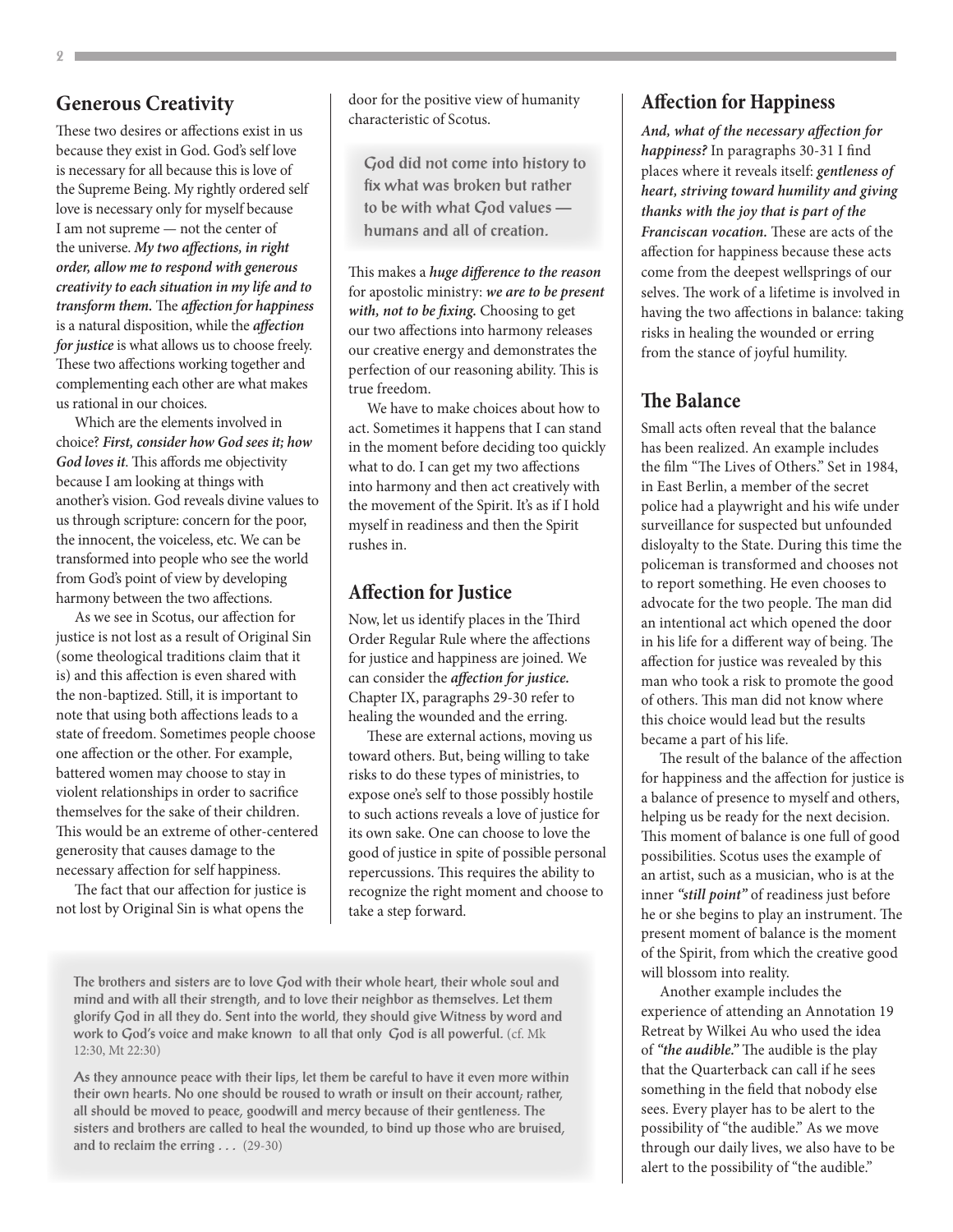### **Balance and Harmony: The Wind Chime**

#### **from** *The Harmony of Goodness* **by Mary Beth Ingham CSJ**

In the introduction, I suggested an image for Scotist moral discussion: the wind chime. I chose this image because it combines elements of balance and harmony with dimensions of visual and musical beauty. I maintain that in Scotus we find an intricate presentation of moral goodness which is dynamic and which requires the development of artistic character which is capable of a discerning judgment about what ought to be done. While each chapter has focused on an aspect of the chime, it is important to reprise all aspects in a final discussion.

As we have seen the chime is composed of several individual pieces which, while separate from one another, must hang in an appropriate relationship to each other in order for the chime to sound. This images the foundational insight of Scotus that each person is an individual in relationship. Haecceitas is not an independent reality, if by independent one means totally separated from all others. The Trinity exemplifies this person-in-relationship and functions as personal goal for all human living. It is communion, not autonomy, which lies at the end of the moral journey. The chime must exhibit balance of all elements. This balance does not require a one to one correlation, however. Two smaller pieces may very well balance a larger piece. The point is that the entire configuration be balanced.



Every chime requires a center disk which is sufficiently weighed to hang appropriately yet sufficiently light to be moved by the wind. The will is such a central element, weighted by its two affections for justice and for possession, yet free enough to move toward the surrounding pieces. Of course, here the wind chime imagery falls short, for in Scotus the will is a rational self-mover and not moved by anything else in a strong sense of determinism. Yet the disk is at the center of other pieces, just as the will functions within a given context. A discussion of the freedom of the will in the absence of any choice makes no more sense than a discussion of a wind chime composed only of a disk hanging from a string with no other pieces to strike.

Surrounding the will are aspects which "decorate" the morally good act, just as the pieces of the chime surround the disk. These aspects are those significant to any moral judgment: time, place, manner, rational will. Like the chime, the morally good act exhibits both a visual and musical beauty. It is pleasing to the eye and ear. This aesthetic perspective informs all other aspects of the moral discussion. It offers the whole against which each piece is to be judged. The virtues, as natural inclinations, surround the will and enhance the beauty of the will's internal freedom.

The movement of the chime and the beautiful sound fulfill the purpose for which the chime was made. The intellectual virtue of prudence and the theological virtue of charity both belong to the nature of the will. The activity of proper moral decision-making is made possible by the balance already within the will and present in the order which surrounds it. Prudence is the practical wisdom which perceives and creates moral goodness as a work of art. Charity completes the practical dynamic by informing all with love. Together, prudence and charity fulfill the rational and affective dimensions of the will and await the divine response of acceptatio.

Together, the human goods of balance and harmony constitute that inner peace which gives rise to joy within the heart of the formed moral agent. Like the artist, she has an internal center of balance. Like the chime, his movements are graceful and grace-filled. The chime is sensitive to the slightest wind. So, too, the moral expert acts quickly in light of what circumstances demand. The greatest danger to moral living is the non velle, the capacity of the will to refrain from doing what is right. Moral inertia is difficult to overcome, just as physical inertia is an obstacle to movement. The dancer who has not continued to rehearse experiences stiffness in her limbs. The moral agent who delays acting finds it more difficult to respond at all.

The internal balance and external harmony of the chime correspond to the subjective and objective dimensions of moral living. Within the will, the two affections are held in a balance appropriate to the object of loving. This balance is necessary so that the affection for justice can succeed in directing the affection for possession. The harmony of goodness produced in moral activity is judged in light of rational principles and in light of the divine will. These offer appropriate means by which the will develops its ability to exercise rational deliberation in particular instances.

Ingham CSJ, Mary Beth. *The Harmony of Goodness: Mutuality and Moral Living According to John Duns Scotus.* Quincy, IL: Franciscan Press, 1996.

I had this happen to me a couple of weeks ago. I was supposed to have a very difficult discussion with someone and I wanted to have it, move on, and be happy. But something said to wait. Another day she came into my office to talk and something inside me said, "Now." I had the grace to say it as a question which didn't come to me naturally. So, the Spirit's "audible" is a moment, and the key for me is to hold and wait for the right moment rather than "let's clean up

this one-horse town with a John Wayne attitude." When the grace of the Spirit's audible happens, I find that a genuine, gentle self pours forth. So, awareness in the present moment is key to our ability to be a transforming agent.

For Scotus, it's about working toward this. It's all about working to balance the affection for happiness and the affection for justice at the given moment as I choose to act. *This places me as an instrument for God's grace to open the* 

*door a crack and let the abundance of God's love come through.* In the balance of the two affections we move from inner harmony to outer beauty. Just as the musician can move in this way, so the fully formed moral person can act as an artist of beauty.

Where in your life can you identify moments of this kind of artistic ministry? Some are small and not recognized and we make the mistake of thinking the big events are the most important. I may be